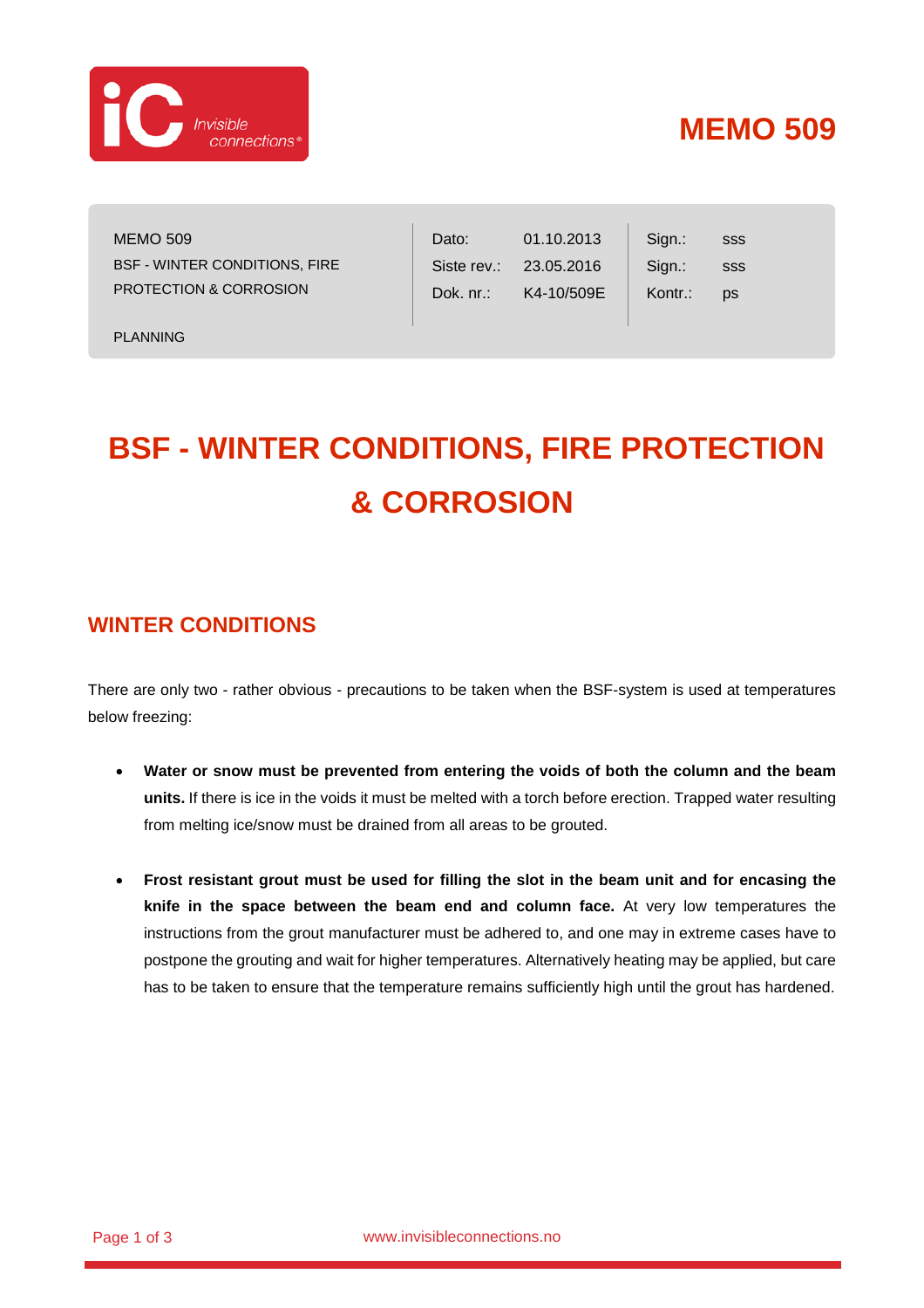



### **FIRE PROTECTION**



The sides and bottom perimeter of the space between the beam end and the column can be sealed with a backing strip, and the joint concreted. If it is desirable, a fire resistant sealant can be used to cover the backing strip. Alternatively, the backing strip can be removed.

#### **CORROSION**

To avoid rusting, and thereby staining of the concrete units during outdoor storage at the precast factory or at the site, - it is common to protect the openings in the beams and columns by tape or foamed polystyrene. This prevents water and ice getting into the boxes.

Many factories also paint the external surfaces of both the beam and the column unit, and sometimes the knife, with protective paint. We recognize this as good practice and recommend this.